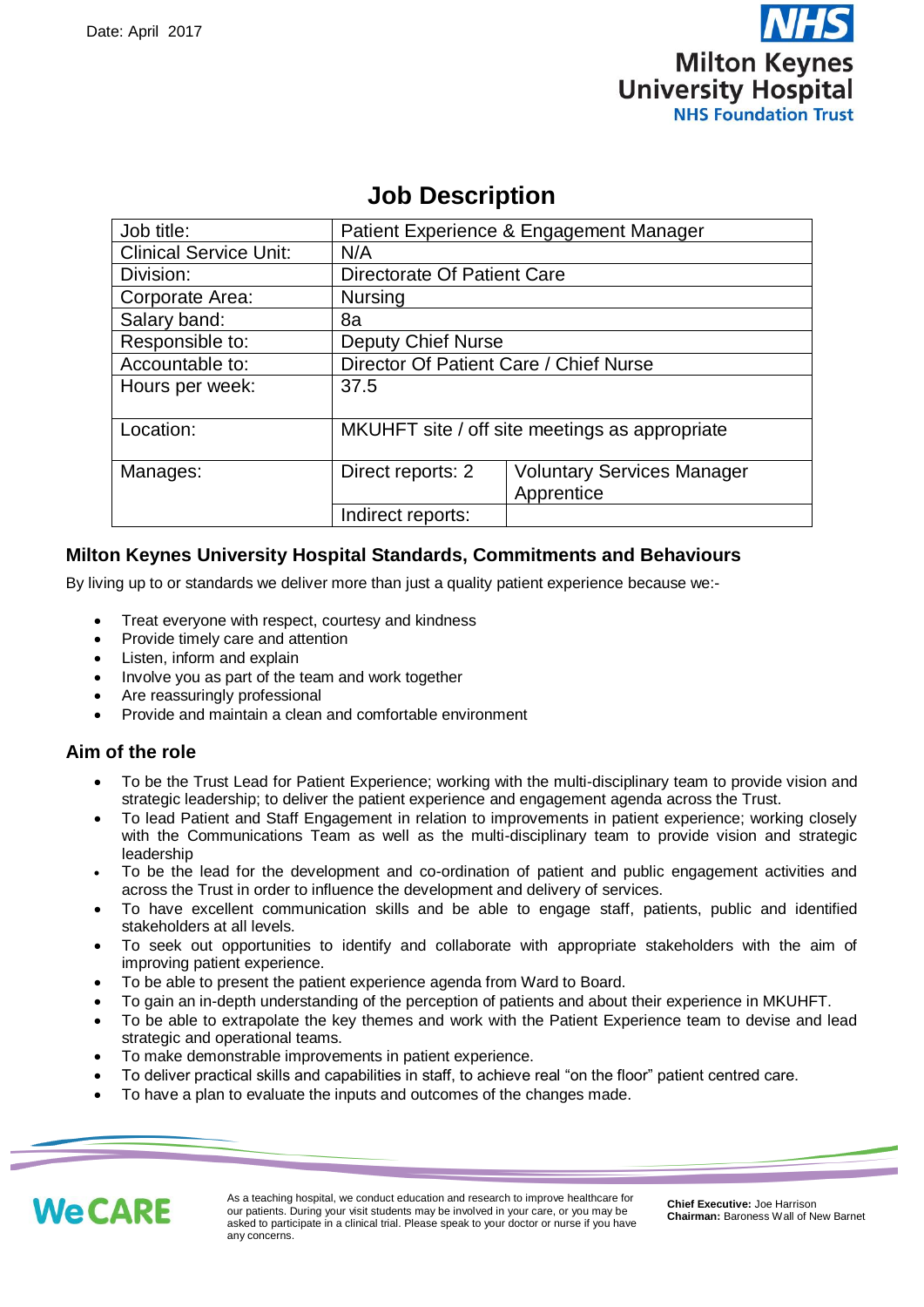

To work with and support the PALS & Complaints team with patient/ family/ carer contact as required.

# **Key Working Relationships**

#### **Internally**

- Executive Board.
- Management Board.
- Governors and Non-Executive Directors
- Divisional Management Teams.
- PALS & Complaints Team.
- Quality Team
- Communications Team
- Transformation Team
- Training & Education Team
- Assistant Director of Education & Workforce.
- All multi-disciplinary staff and services (clinical and non-clinical) across the Trust.
- Volunteers

#### **Externally**

- NHS England Patient Experience and FFT
- Milton Keynes Clinical Commissioning Group ( MK CCG)
- University of Buckingham ( Medial School)
- Academic Health Science Networks ( AHSNs)
- Strategic Clinical Networks ( SCNs)
- Local Patient Groups e.g.; MK Cancer Partnership , Maternity MK
- Milton Keynes Council / Local Authority
- All defined and identified stakeholders relevant to improvement and experience initiatives
- Patient Experience and Engagement Leads and other Acute Trusts throughout the UK

### **Main duties and responsibilities**

#### *Creating A Vision*

Together with other members of the Nursing Directorate:-

- Set, deliver and clearly communicate to staff, both Trust, Divisional and CSU visions that enable the delivery of the Trust objective number 2, Patient Experience.
- To work collaboratively with the Chief Nurse, Deputy Chief Nurse and Trust colleagues to delivery objective number 2.

#### *Delivering The Trust's Strategy*

- Contributing to the implementation of the Trust's vision and strategy at Management Board level, through the development of patient experience and effective working relationships with identified stakeholders.
- Develop, agree and deliver the strategic plans that place patient care at the heart of the service, ensuring that these are translated into achievable operational plans for the staff to deliver.
- Identify and develop realtionships with identified stakeholders



2

As a teaching hospital, we conduct education and research to improve healthcare for our patients. During your visit students may be involved in your care, or you may be asked to participate in a clinical trial. Please speak to your doctor or nurse if you have any concerns.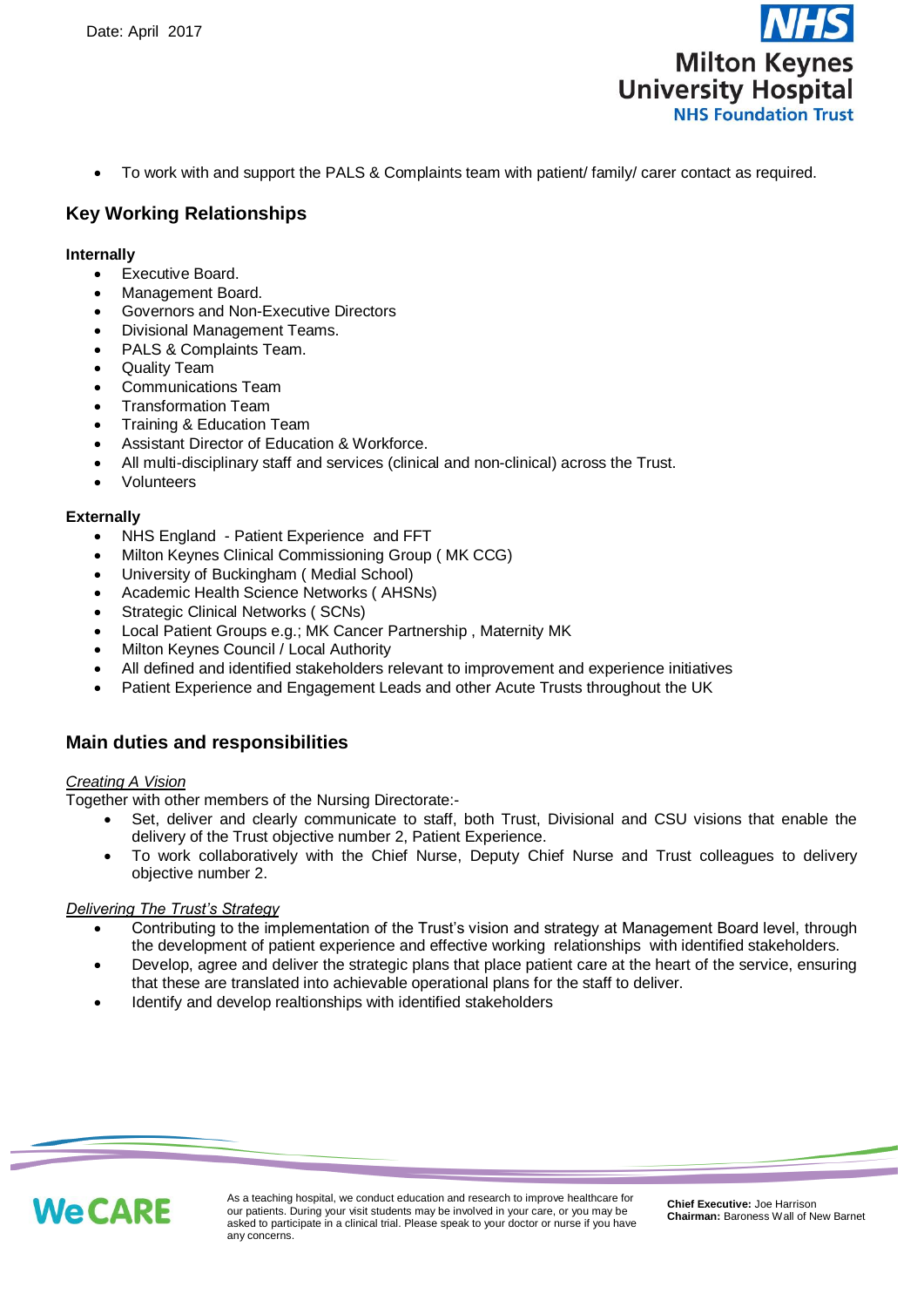

# **Key Performance Indicators**

- To drive an improvement in the "Friends & Family" test response rate and awareness of feedback methods for staff and patients/ visitors
- Overall improvements in the patient experience surveys.
- Strong engagement and positive relationships with identified stakeholders including patient groups, to progress the patient experience agenda in the Trust

# **Setting Direction**

- Contribute to the strategy and aspirations of the Trust and act in a manner consistent with the Trust values. Acting as a broker/bridge between strategic health economy wide decisions and actual operational delivery.
- Design and implement the long term Patient and Public Engagement & Experience Strategy to meet business needs and facilitate the achievement of the Trust's objectives in line with the CQUIN agenda
- Direct the governance processes within the Division; ensure policies, risks and organisational learning is embedded in all aspects of the services provided.
- Ensure that the Trust's values and supporting behaviours are embodied in the performance of the Patient Experience Team.
- Ensure that the Trust's objectives are embedded in the plans, priorities and performance of the Division and its staff.
- Analyse and monitor the performance and business needs, anticipating changing demands, pressures and opportunities.
- Development and production of reports analysing PPI and Patient Engagement feedback reports and assessing service standards against national benchmarking standards.
- Leading on the development and coordination of annual business plans, including capital and workforce planning; ensuring that these meet the medium and longer term strategic aims of the Trust, as well as fulfilling operational requirements and priorities.
- Provide leadership and day to day support and development of staff as are required to support the projects and work streams being delivered
- Provide advice and support to wards and departments to develop and support projects and programmes to support improvements in patient experience

# **Improving the Service**

- Developing policies and performance management to ensure continuing improvement against quality, efficiency and financial benchmarks.
- Actively seek and support opportunities for service and clinical pathway transformation and continuing improvement. Using best practice and patient experience and focus, to inform service redesign and supporting an integrated approach to patient care.
- Actively seek opportunities for quality, efficiency and performance improvement.
- Seek opportunities to improve the market position and share of the organisation, developing robust business cases to support development.
- Encourage, support and facilitate staff to contribute and innovate for the improvement of patient care and finding ways to empower staff to implement their ideas for improvement.
- Responsible for presenting update reports on patient experience and engagement to identified stakeholders to drive through improvements in patient care and experience
- Act as a catalyst for change management to achieve sustainable service improvements
- Under the leadership of the Chief Nurse, contribute to the development of excellent management practice across the Trust.



3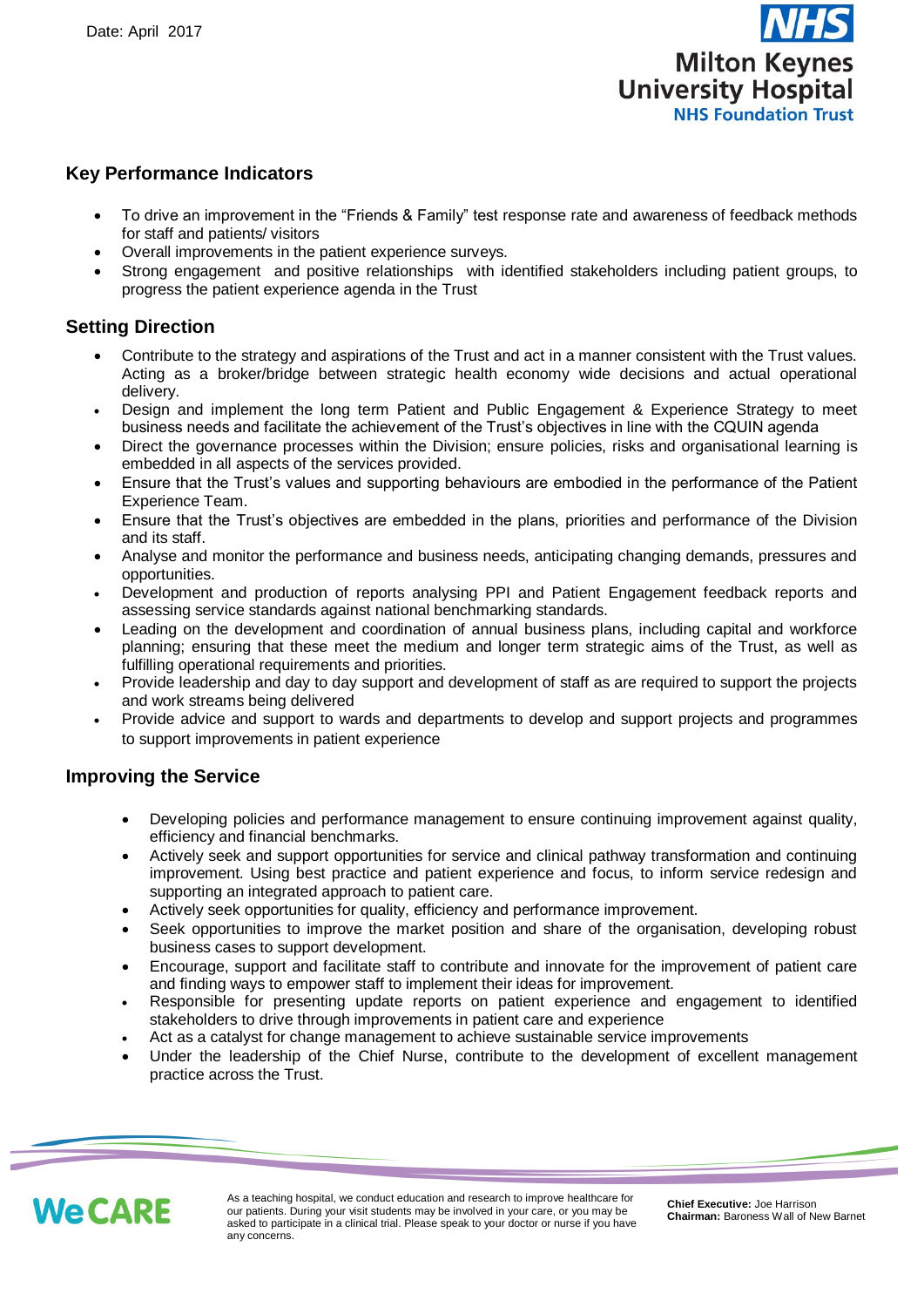

### **Working with others**

- Work with Trust colleagues in a truly "multidisciplinary" way, flexibly supporting colleagues and taking on the appropriate share of joint responsibilities and workload;
- Constructively and respectfully challenging colleagues within the Team in the interests of excellent analysis, problem solving and planning.
- Build constructive working relationships with leaders, clinicians and managers at all levels within the Trust. In the interests of integrated patient care; break down any barriers to cross-divisional, cross-CSU, cross-trust or multi-organisational working.
- Strongly encourage, role-models and finds positive opportunities to support multidisciplinary working, learning and development.
- Responsible for identifying and supporting partnerships with local communities with a particular focus on transforming and improving patient experience
- Develop and ensure constructive and close partnership working with all internal and external stakeholders in the interests of patient care, encouraging patient partnerships.
- Identify potential opportunities and develop relationships where patient groups and public engagement will support the Trust objectives and strategic direction
- Develop and disseminate information about Trust initiatives to support and improve patient experience
- Network with colleagues at other Trusts to ensure their practice and knowledge is up to date and there is transference of best practice and that Milton Keynes contributes positively to the professional community.

### **Demonstrating personal qualities**

- Ensure own professional and personal development demonstrating self-awareness and willingness to continually learn and develop.
- Act with integrity and treats others with respect at all times.
- To interact with all members of the public, staff and appropriate stakeholders adapting communications as required.
- Act as a role model to demonstrate the Trust's values and behaviours at all times.

### **Effort, skills and working conditions**

| <b>Physical skills</b>     | This post does not require any specific physical skills                                                                                                    |  |  |
|----------------------------|------------------------------------------------------------------------------------------------------------------------------------------------------------|--|--|
| <b>Physical effort</b>     | This post will require nominal physical effort                                                                                                             |  |  |
| <b>Mental effort</b>       | This post will require a high level of mental effort solving complex problems<br>and having a broad awareness of internal and external strategic pressures |  |  |
| <b>Emotional</b><br>effort | with<br>This post will require a high level of emotional effort dealing<br>challenging situations including performance management of staff                |  |  |
| Working<br>conditions      | Office and meeting room based with some travel to off-site meetings as<br>required                                                                         |  |  |



4

As a teaching hospital, we conduct education and research to improve healthcare for our patients. During your visit students may be involved in your care, or you may be asked to participate in a clinical trial. Please speak to your doctor or nurse if you have any concerns.

**Chief Executive:** Joe Harrison **Chairman:** Baroness Wall of New Barnet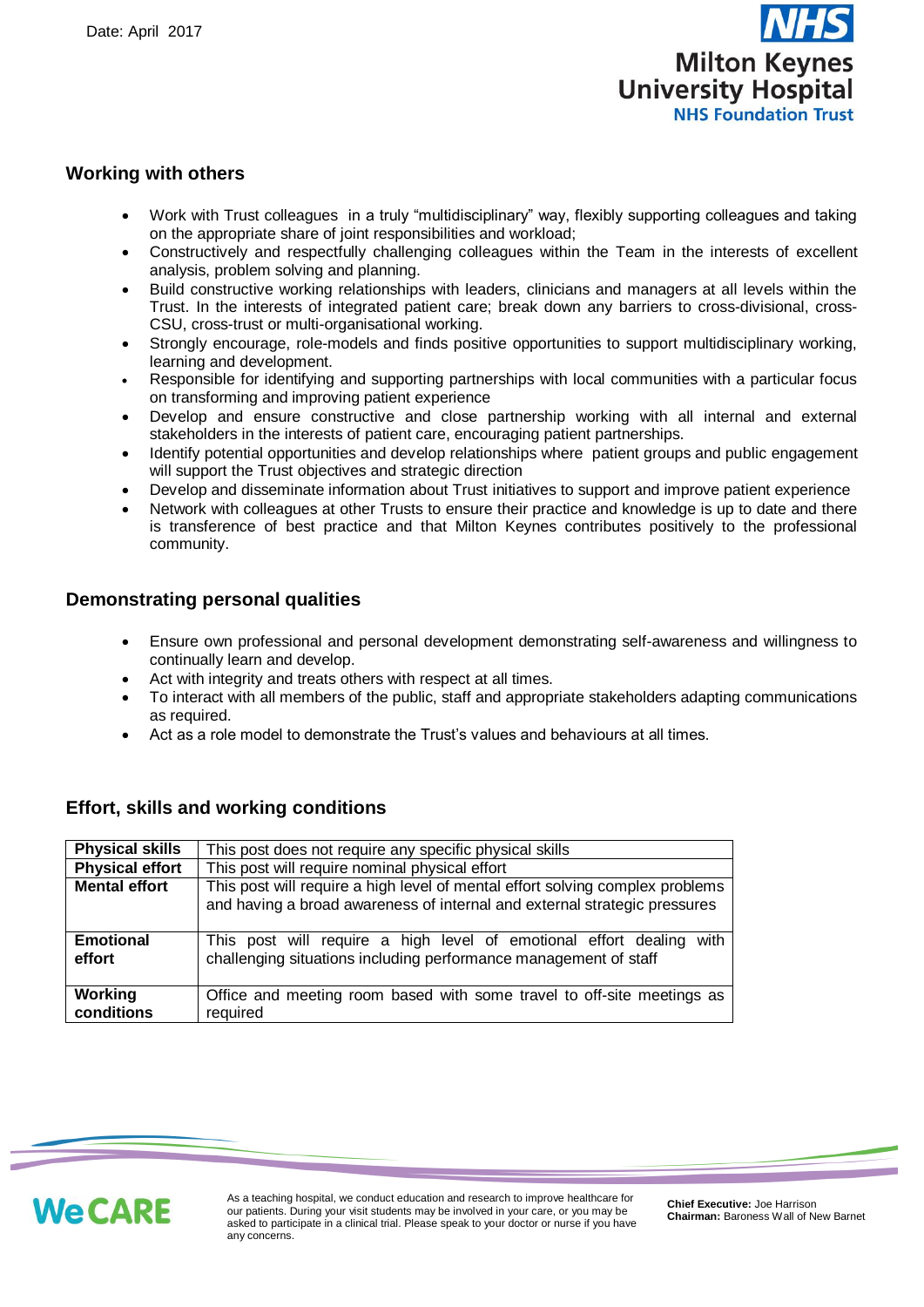

### **Performance management and appraisal**

All staff are expected to participate in individual performance management process and reviews.

#### **Personal development and training**

MKUHFT actively encourages development within the workforce and employees are required to comply with trust mandatory training.

MKUHFT aims to support high quality training to NHS staff through various services. The trust is committed to offering learning and development opportunities for all full-time and part-time employees.

#### **General**

All staff are required to comply at all times with any regulations issued by the Trust, especially those governing Health and Safety at Work and Infection Prevention and Control and to ensure that any defects which may affect safety at work are brought to the attention of the appropriate manager. All staff are required to work in a way that promotes the safety of our patients, staff and public by proactively preventing and managing patient safety incidences.

Reducing risk is everyone's responsibility. All staff must attend training identified by their manager, or stated by the Trust to be mandatory. The Trust uses risk assessments to predict and control risk and the incident reporting system to learn from mistakes and near misses and so improve services for patients and staff. All staff are expected to become familiar with these systems and use them

The prevention and control of infection is a core element in the organisation's clinical governance, managing risk and patient safety programmes. In consequence, all employees are expected to:-

i) Follow consistently high standards of infection control practice, especially with reference to hand hygiene and aseptic techniques.

ii) Be aware of all Trust infection control guidelines and procedures relevant to their work.

All staff are required to respect confidentiality of all matters that they may learn relating to their employment, other members of staff and to the general public. All staff are expected to respect the requirements under the Data Protection Act 1998.

All staff has a responsibility for safeguarding children, young people and vulnerable adults in the course of their daily duties and for ensuring that they are aware of the specific duties relating to their role.

The trust values equality and diversity in employment and in the services we provide. All staff are responsible for ensuring that the trust's policies, procedures and obligation in respect of promoting equality and diversity are adhered to in relation to both staff and services.

Staff are responsible for ensuring that they do not abuse their official position for personal gain or to benefit their family or friends. The trust's standing orders require any officer to declare any interest, direct or indirect with contracts involving the trust. Staff are not allowed to further their private interests in the course of their NHS duties.

If you have responsibility for a budget you are expected to operate within this and under the trust's standing financial instructions (available in the intranet's policies section) at all times.

This job description reflects the present requirements and objectives of the post; it does not form part of your contract of employment. As the duties of the post change and develop the job description will be reviewed and will be subject to amendment, in consultation with the post holder.